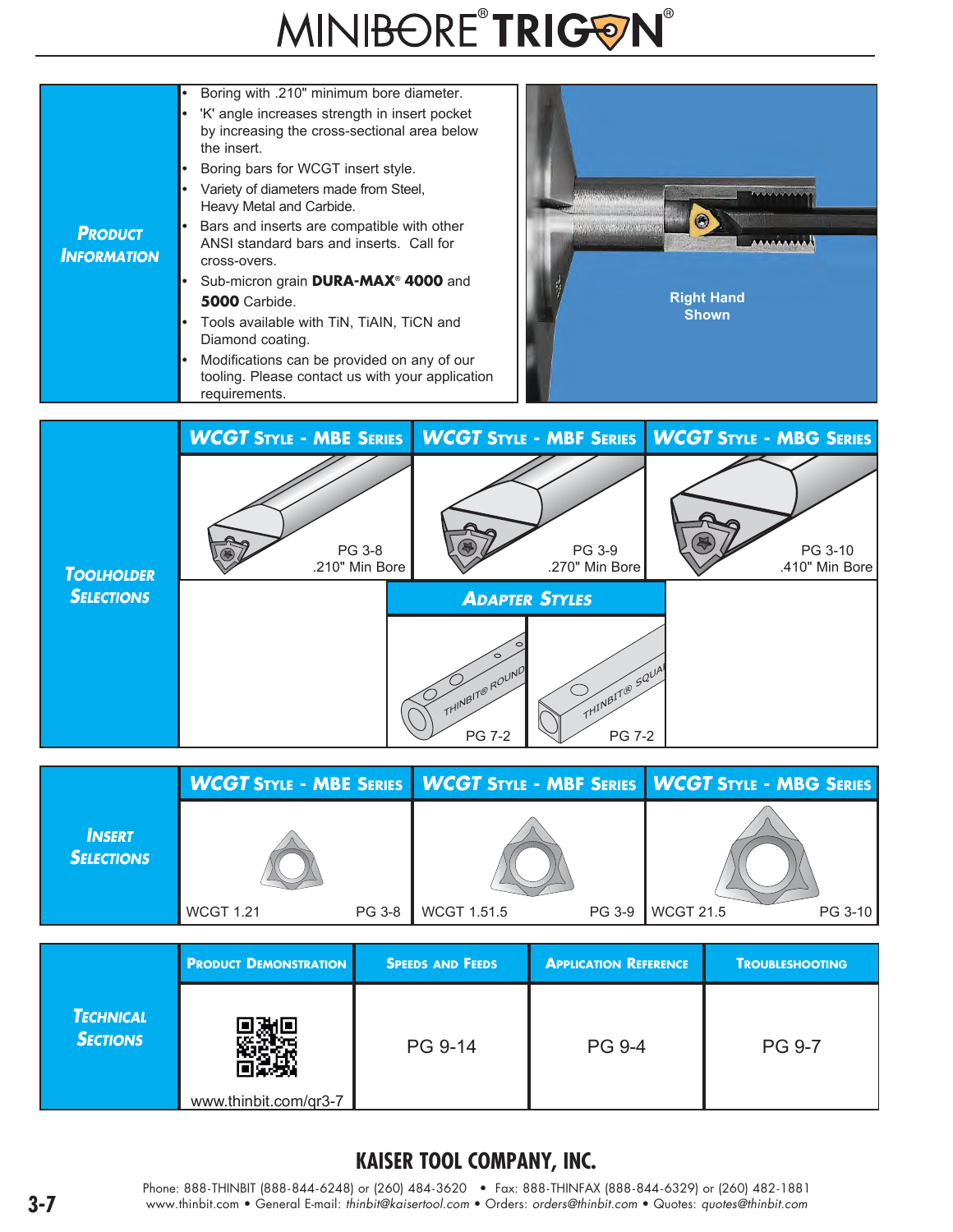Select the **ORDER CODE** in the table below that represents your selection of tool specifications.

**EXAMPLE:** 

The **ORDER CODE** for a .270" minimum bore, right hand, heavy metal shank with a 3º lead angle is: **MBEH132527R**



|                                                           |                                    | <b>TOOL SPECIFICATIONS</b>                                                       |                                                            |                               |                            |                              | <b>ORDER CODE</b>                                                                                                               |                                    |                          |  |
|-----------------------------------------------------------|------------------------------------|----------------------------------------------------------------------------------|------------------------------------------------------------|-------------------------------|----------------------------|------------------------------|---------------------------------------------------------------------------------------------------------------------------------|------------------------------------|--------------------------|--|
|                                                           | <b>Minimum</b><br><b>Bore</b>      |                                                                                  | <b>Bar Diameter</b>                                        | Length                        | Lead<br>Angle              | 'K'<br><b>Angle</b>          | <b>Boring Bar</b>                                                                                                               |                                    | <b>Replacement Parts</b> |  |
| .156" I.C.                                                | 'B'<br>With .008"<br>radius insert | <b>Extension Ratios:</b><br>Steel: 4 x ø<br>Heavy Metal: 6 x ø<br>Carbide: 8 x ø | 'A'                                                        | ים'                           | 'C'                        | 'K'<br>see<br>page           | <b>Includes Screw and</b><br><b>Wrench</b>                                                                                      | <b>Screw</b>                       | <b>Wrench</b>            |  |
|                                                           |                                    | <b>Steel</b>                                                                     | .188"                                                      | 3.500"                        | $3^{\circ}$                | $3 - 2$<br>$17^{\circ}$      | MBES131821R                                                                                                                     | F <sub>15</sub>                    | W11                      |  |
| Right Hand<br><b>Bars</b>                                 | .210"                              | <b>Heavy Metal</b>                                                               | .188"                                                      | 3.976"                        | $3^{\circ}$                | $17^\circ$                   | MBEH131821R                                                                                                                     | F <sub>15</sub>                    | W11                      |  |
|                                                           |                                    | Carbide                                                                          | .188"                                                      | 4.474"                        | $3^{\circ}$                | $17^\circ$                   | MBEC131821R                                                                                                                     | F <sub>15</sub>                    | W11                      |  |
|                                                           |                                    | <b>Steel</b>                                                                     | .188"                                                      | 3.500"                        | $0^{\circ}$                | $17^\circ$                   | MBES101822R                                                                                                                     | F <sub>15</sub>                    | W11                      |  |
|                                                           | .220"                              | <b>Heavy Metal</b>                                                               | .188"                                                      | 3.976"                        | $0^{\circ}$                | $17^\circ$                   | MBEH101822R                                                                                                                     | F <sub>15</sub>                    | W11                      |  |
| Use inserts<br>beginning with                             |                                    |                                                                                  |                                                            |                               | $0^{\circ}$                | $12^{\circ}$                 | MBES102527R                                                                                                                     | F <sub>15</sub>                    | W11                      |  |
| 'MBEIW' and<br>ANSI 'WCGT 1.21'                           |                                    | Steel                                                                            | .250"                                                      | 4.000"                        | $3^{\circ}$                | $12^{\circ}$                 | MBES132527R                                                                                                                     | F <sub>15</sub>                    | W11                      |  |
| inserts                                                   | .270"                              |                                                                                  |                                                            |                               | $0^{\circ}$                | $12^{\circ}$                 | MBEH102527R                                                                                                                     | F <sub>15</sub>                    | W11                      |  |
|                                                           |                                    | Heavy<br>Metal                                                                   | .250"                                                      | 3.976"                        | $3^\circ$                  | $12^{\circ}$                 | MBEH132527R                                                                                                                     | F <sub>15</sub>                    | W11                      |  |
| Left Hand                                                 |                                    | Steel                                                                            | .188"                                                      | 3.500"                        | $3^{\circ}$                | $17^\circ$                   | MBES131821L                                                                                                                     | F <sub>15</sub>                    | W11                      |  |
| <b>Bars</b><br>.210"                                      |                                    |                                                                                  | .188"                                                      | 3.976"                        | $3^{\circ}$                | $17^{\circ}$                 | MBEH131821L                                                                                                                     | F <sub>15</sub>                    | W11                      |  |
|                                                           |                                    |                                                                                  |                                                            |                               |                            |                              |                                                                                                                                 |                                    |                          |  |
| Use inserts<br>beginning with                             |                                    | <b>Heavy Metal</b>                                                               |                                                            |                               |                            |                              |                                                                                                                                 |                                    |                          |  |
| 'MBEIW' and<br>ANSI 'WCGT 1.21'<br>inserts                | .270"                              | <b>Steel</b><br><b>Heavy Metal</b>                                               | .250"<br>.250"<br>TO ORDER WCGT STYLE - MBE SERIES INSERTS | 4.000"<br>3.976"              | $3^{\circ}$<br>$3^{\circ}$ | $12^{\circ}$<br>$12^{\circ}$ | MBES132527L<br>MBEH132527L<br>Select the ORDER CODE in the table below that represents your selection of insert specifications. | F <sub>15</sub><br>F <sub>15</sub> | W11<br>W11               |  |
|                                                           |                                    |                                                                                  |                                                            | <b>EXAMPLE:</b><br>MBEIW08D4C |                            |                              | The ORDER CODE for a DURA-MAX <sup>®</sup> 4000 insert with .008" radius and TiN coating is:                                    |                                    |                          |  |
|                                                           |                                    | <b>SPECIFICATIONS</b>                                                            |                                                            |                               |                            | <b>ORDER CODE</b>            |                                                                                                                                 |                                    |                          |  |
| <b>WCGT Style</b><br><b>MBE Series</b><br>Use toolholders |                                    | <b>Insert</b>                                                                    | <b>Corner</b>                                              |                               |                            | <b>Coating</b>               | See Page 9-5 for expanded material description and<br>Page 9-14 for speeds and feeds                                            |                                    |                          |  |
|                                                           |                                    | <b>Material</b>                                                                  | <b>Radius</b>                                              | <b>Uncoated</b>               | <b>TiN</b>                 |                              | $\overline{\phantom{a}}$ TiCN $\overline{\phantom{a}}$<br><b>Non-stock</b>                                                      | <b>TIAIN</b><br><b>Non-stock</b>   |                          |  |
|                                                           |                                    | <b>DURA-MAX<sup>®</sup></b>                                                      | .004"                                                      | MBEIW04D4U                    | MBEIW04D4C                 |                              | MBEIW04D4D                                                                                                                      | MBEIW04D4E                         |                          |  |
|                                                           |                                    | 4000 carbide<br>For Steel &                                                      | .008"                                                      | MBEIW08D4U                    | MBEIW08D4C                 |                              | MBEIW08D4D                                                                                                                      | MBEIW08D4E                         |                          |  |
|                                                           |                                    | <b>Interrupted Cutting</b>                                                       | .015"                                                      | MBEIW15D4U                    | MBEIW15D4C                 |                              | MBEIW15D4D                                                                                                                      | MBEIW15D4E                         |                          |  |
| @D.156<br>LC                                              |                                    | <b>DURA-MAX<sup>®</sup></b>                                                      | .004"                                                      | MBEIW04D5U                    | MBEIW04D5C                 |                              | MBEIW04D5D                                                                                                                      | MBEIW04D5E                         |                          |  |
| beginning with 'MBE'                                      |                                    | 5000 carbide<br>For Aluminum &<br>Nonferrous                                     | .008"<br>.015"                                             | MBEIW08D5U<br>MBEIW15D5U      | MBEIW08D5C<br>MBEIW15D5C   |                              | MBEIW08D5D<br>MBEIW15D5D                                                                                                        | MBEIW08D5E<br>MBEIW15D5E           |                          |  |

#### TO ORDER WCGT STYLE - MBE SERIES INSERTS

|                                                           | <b>SPECIFICATIONS</b>          |                                | <b>ORDER CODE</b>                                                                                      |            |                                 |                                  |  |  |
|-----------------------------------------------------------|--------------------------------|--------------------------------|--------------------------------------------------------------------------------------------------------|------------|---------------------------------|----------------------------------|--|--|
| <b>WCGT Style</b><br><b>MBE</b> Series<br>Use toolholders | <b>Insert</b>                  | <b>Corner</b><br><b>Radius</b> | <b>Coating</b><br>See Page 9-5 for expanded material description and<br>Page 9-14 for speeds and feeds |            |                                 |                                  |  |  |
| beginning with 'MBE'                                      | <b>Material</b>                |                                | <b>Uncoated</b>                                                                                        | <b>TIN</b> | <b>TiCN</b><br><b>Non-stock</b> | <b>TiAIN</b><br><b>Non-stock</b> |  |  |
| 00.156                                                    | DURA-MAX <sup>®</sup>          | .004"                          | MBEIW04D4U                                                                                             | MBEIW04D4C | MBEIW04D4D                      | MBEIW04D4E                       |  |  |
|                                                           | 4000 carbide<br>For Steel &    | .008"                          | MBEIW08D4U                                                                                             | MBEIW08D4C | MBEIW08D4D                      | MBEIW08D4E                       |  |  |
|                                                           | <b>Interrupted Cutting</b>     | .015"                          | MBEIW15D4U                                                                                             | MBEIW15D4C | MBEIW15D4D                      | MBEIW15D4E                       |  |  |
| $-0.062$                                                  | DURA-MAX <sup>®</sup>          | .004"                          | MBEIW04D5U                                                                                             | MBEIW04D5C | MBEIW04D5D                      | MBEIW04D5E                       |  |  |
|                                                           | 5000 carbide<br>For Aluminum & | .008"                          | MBEIW08D5U                                                                                             | MBEIW08D5C | MBEIW08D5D                      | MBEIW08D5E                       |  |  |
|                                                           | Nonferrous                     | .015"                          | MBEIW15D5U                                                                                             | MBEIW15D5C | MBEIW15D5D                      | MBEIW15D5E                       |  |  |

## **KAISER TOOL COMPANY, INC.**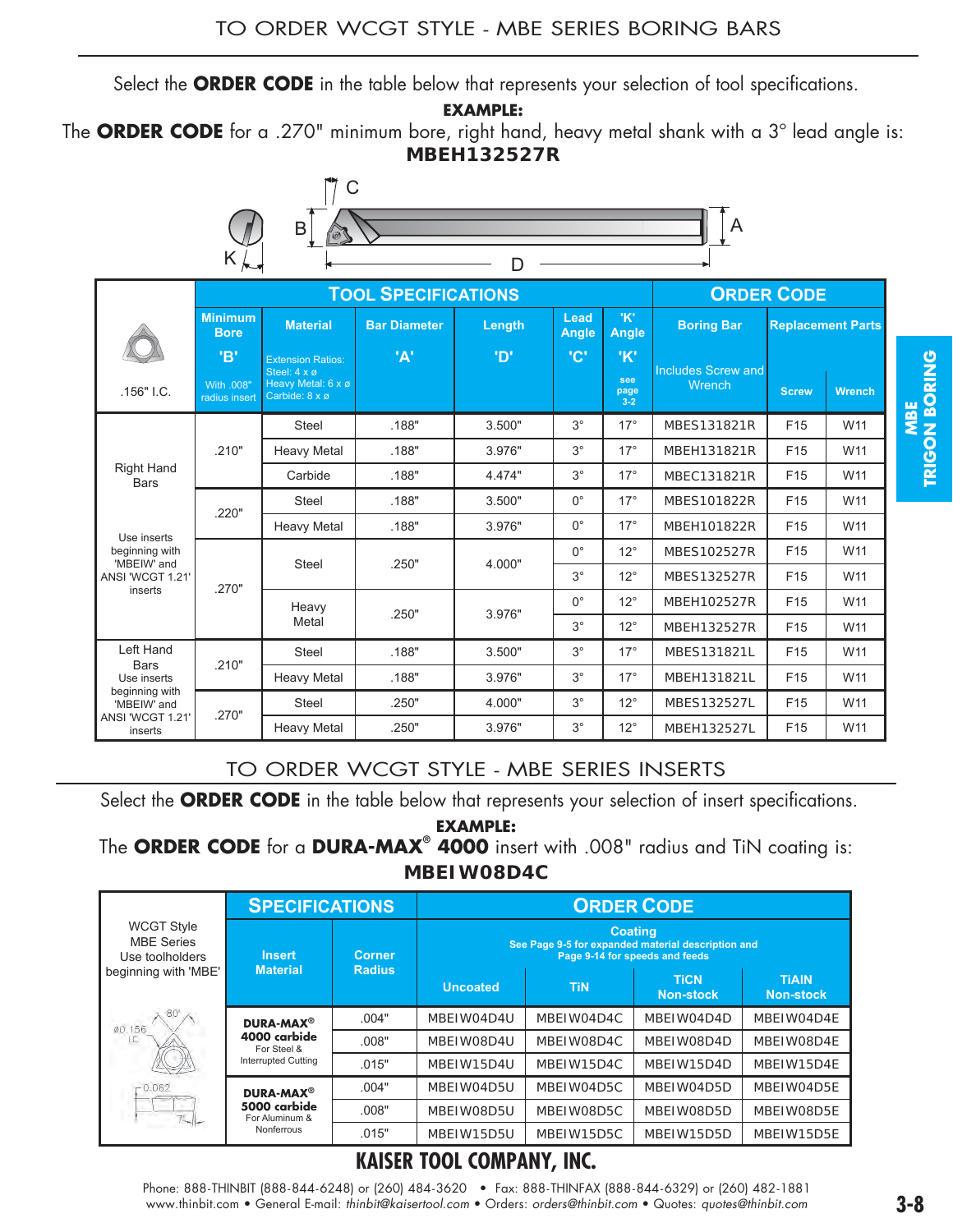Select the **ORDER CODE** in the table below that represents your selection of tool specifications.

**EXAMPLE:** 

The ORDER CODE for a .330" minimum bore, right hand, heavy metal shank with a 0° lead angle is:

**MBFH103133R**



|                                           |                                    | <b>TOOL SPECIFICATIONS</b>                                                       |                     | <b>ORDER CODE</b> |               |                                    |                                            |                 |                          |  |
|-------------------------------------------|------------------------------------|----------------------------------------------------------------------------------|---------------------|-------------------|---------------|------------------------------------|--------------------------------------------|-----------------|--------------------------|--|
|                                           | <b>Minimum</b><br><b>Bore</b>      | <b>Material</b>                                                                  | <b>Bar Diameter</b> | Length            | Lead<br>Angle | 'K'<br><b>Angle</b>                | <b>Boring Bar</b>                          |                 | <b>Replacement Parts</b> |  |
| .187" I.C.                                | 'B'<br>With .008"<br>radius insert | <b>Extension Ratios:</b><br>Steel: 4 x ø<br>Heavy Metal: 6 x ø<br>Carbide: 8 x ø | 'A'                 | <b>'D'</b>        | $^{\circ}$ C' | 'K'<br><b>See</b><br>Page<br>$3-2$ | <b>Includes Screw and</b><br><b>Wrench</b> | <b>Screw</b>    | <b>Wrench</b>            |  |
|                                           |                                    | Steel                                                                            | .250"               | 4.000"            | $0^{\circ}$   | $15^{\circ}$                       | MBFS102527R                                | F <sub>15</sub> | W11                      |  |
| <b>Right Hand</b>                         |                                    |                                                                                  |                     |                   | $3^{\circ}$   | $15^{\circ}$                       | MBFS132527R                                | F <sub>15</sub> | W11                      |  |
| <b>Bars</b>                               | .270"                              | Heavy                                                                            | .250"               | 3.976"            | $0^{\circ}$   | $15^{\circ}$                       | MBFH102527R                                | F <sub>15</sub> | W11                      |  |
|                                           |                                    | Metal                                                                            |                     |                   | $3^{\circ}$   | $15^{\circ}$                       | MBFH132527R                                | F <sub>15</sub> | W11                      |  |
| Use inserts beginning<br>with             |                                    | Carbide                                                                          | .250"               | 6.488"            | $3^\circ$     | $15^{\circ}$                       | MBFC132527R                                | F <sub>15</sub> | W11                      |  |
| 'MBFIW' and<br>ANSI 'WCGT 1.51.5'         |                                    | Steel                                                                            | .312"               | 4.000"            | $0^{\circ}$   | $15^{\circ}$                       | MBFS103133R                                | F <sub>15</sub> | W11                      |  |
| inserts                                   | .330"                              |                                                                                  |                     |                   | $3^{\circ}$   | $15^{\circ}$                       | MBFS133133R                                | F <sub>15</sub> | W11                      |  |
|                                           |                                    | Heavy                                                                            | .312"               | 5.500"            | $0^{\circ}$   | $15^{\circ}$                       | MBFH103133R                                | F <sub>15</sub> | W11                      |  |
|                                           |                                    | Metal                                                                            |                     |                   | $3^{\circ}$   | $15^{\circ}$                       | MBFH133133R                                | F <sub>15</sub> | W11                      |  |
| Left Hand                                 | .270"                              | Steel                                                                            | .250"               | 4.000"            | $3^{\circ}$   | $15^{\circ}$                       | MBFS132527L                                | F <sub>15</sub> | W11                      |  |
| <b>Bars</b><br>Use inserts beginning      |                                    | <b>Heavy Metal</b>                                                               | .250"               | 3.976"            | $3^{\circ}$   | $15^{\circ}$                       | MBFH132527L                                | F <sub>15</sub> | W11                      |  |
| with<br>'MBFIW' and<br>ANSI 'WCGT 1.51.5' | .330"                              | <b>Steel</b>                                                                     | .312"               | 4.000"            | $3^{\circ}$   | $15^{\circ}$                       | MBFS133133L                                | F <sub>15</sub> | W11                      |  |
| inserts                                   |                                    | <b>Heavy Metal</b>                                                               | .312"               | 5.500"            | $3^\circ$     | $15^{\circ}$                       | MBFH133133L                                | F <sub>15</sub> | W11                      |  |

#### TO ORDER WCGT STYLE - MBF SERIES INSERTS

Select the **ORDER CODE** in the table below that represents your selection of insert specifications.

**EXAMPLE:** 

The **ORDER CODE** for a **DURA-MAX® 4000** insert with .008" radius and TiN coating is:

**MBFIW08D4C**

|                                                                                   | <b>SPECIFICATIONS</b>                                                              |                                | <b>ORDER CODE</b>                                                                                   |            |                                 |                                  |  |  |
|-----------------------------------------------------------------------------------|------------------------------------------------------------------------------------|--------------------------------|-----------------------------------------------------------------------------------------------------|------------|---------------------------------|----------------------------------|--|--|
| <b>WCGT Style</b><br><b>MBF</b> Series<br>Use toolholders<br>beginning with 'MBF' | <b>Insert</b><br><b>Material</b>                                                   | <b>Corner</b><br><b>Radius</b> | <b>Coating</b><br>See Page 9-5 for expanded material description and Page 9-14 for Speeds and Feeds |            |                                 |                                  |  |  |
|                                                                                   |                                                                                    |                                | <b>Uncoated</b>                                                                                     | <b>TiN</b> | <b>TiCN</b><br><b>Non-stock</b> | <b>TIAIN</b><br><b>Non-stock</b> |  |  |
|                                                                                   | DURA-MAX <sup>®</sup><br>4000 carbide<br>For Steel &<br><b>Interrupted Cutting</b> | .004"                          | MBFIW04D4U                                                                                          | MBFIW04D4C | MBFIW04D4D                      | MBFIW04D4E                       |  |  |
| 00.1875                                                                           |                                                                                    | .008"                          | MBFIW08D4U                                                                                          | MBFIW08D4C | MBFIW08D4D                      | MBFIW08D4E                       |  |  |
|                                                                                   |                                                                                    | .015"                          | MBFIW15D4U                                                                                          | MBFIW15D4C | MBFIW15D4D                      | MBFIW15D4E                       |  |  |
| $-0.094$                                                                          | DURA-MAX <sup>®</sup><br>5000 carbide<br>For Aluminum &                            | .004"                          | MBFIW04D5U                                                                                          | MBFIW04D5C | MBFIW04D5D                      | MBFIW04D5E                       |  |  |
|                                                                                   |                                                                                    | .008"                          | MBFIW08D5U                                                                                          | MBFIW08D5C | MBFIW08D5D                      | MBFIW08D5E                       |  |  |
|                                                                                   | Nonferrous                                                                         | .015"                          | MBFIW15D5U                                                                                          | MBFIW15D5C | MBFIW15D5D                      | MBFIW15D5E                       |  |  |

## **KAISER TOOL COMPANY, INC.**

Phone: 888-THINBIT (888-844-6248) or (260) 484-3620 • Fax: 888-THINFAX (888-844-6329) or (260) 482-1881 **3-9** www.thinbit.com • General E-mail: *thinbit@kaisertool.com* • Orders: *orders@thinbit.com* • Quotes: *quotes@thinbit.com*